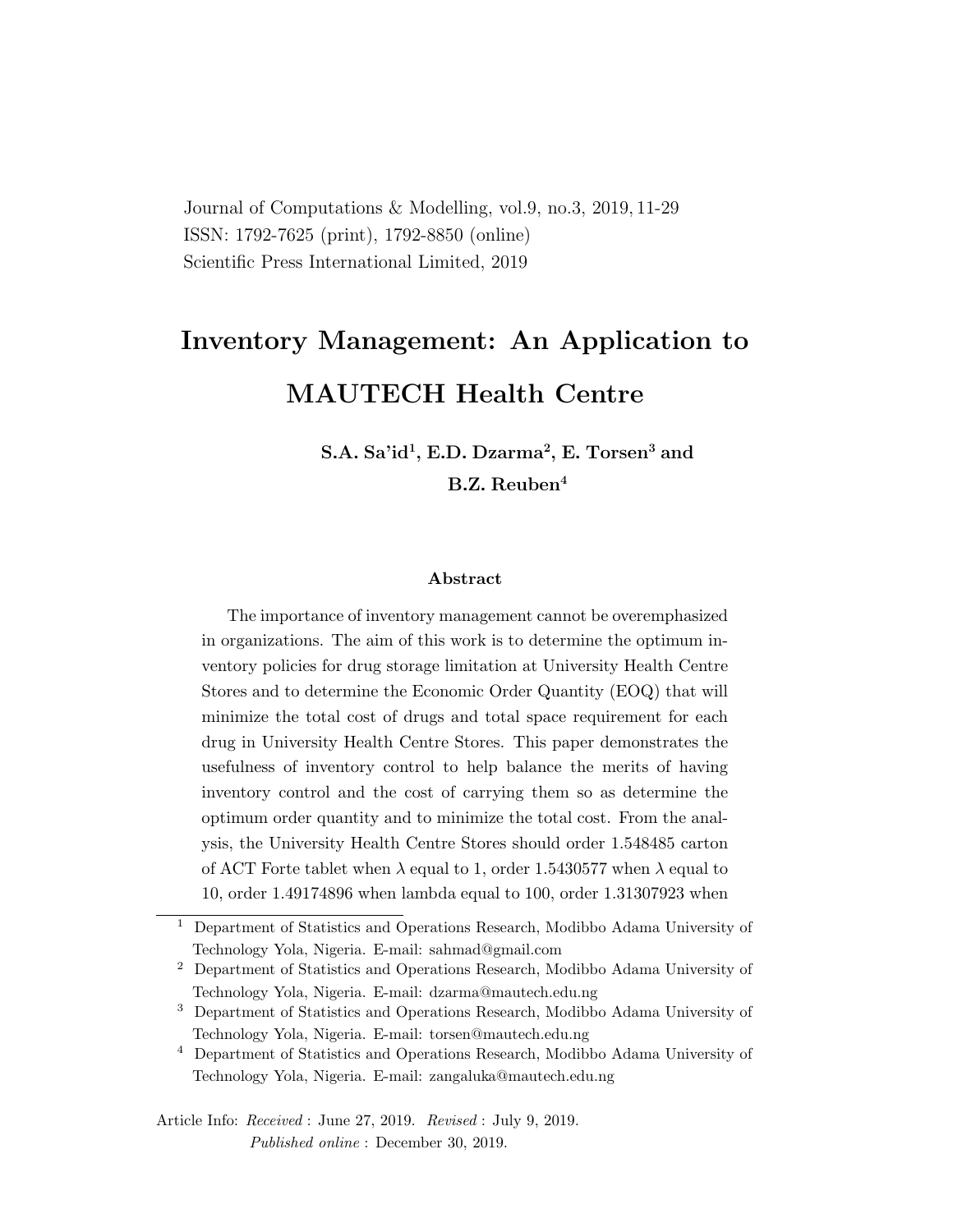$\lambda$  equal to 500, order 1.15993036 when  $\lambda$  equal to 1000, order 0.78449235 when  $\lambda$  equal to 3700. And continuously using the optimal EOQ for the remaining set of drugs and assuming values of the Lagrange multiplier with the aim to minimize the total average variable cost of unit drugs.

Keywords: Economic Order Quantity, Health Centre, Inventory, Langrange Multiplier, Multi-item

#### 1 Introduction

Inventory management is a critical management issue for manufacturing companies. Inventors are vital to the successful function of manufacturing organizations. According to  $[2]$ , there are several reasons for keeping inventory. Too much stock could result in tunnels being tied down the increase in holding cost, deterioration of materials, obsolescence, and theft. On the other hand the shortage of materials can lead to interruption of products for sales. Poor customer relations underutilized machine and equipment. Inventories may consist of raw materials, work in progress, spare parts, consumables, and finished goods. Different departments within the same organization adopt a different attitude towards inventory [9].

The use of company resources to purchase goods and service must be based on adherence to specific policies and procedures to reduce the chances of fraud and theft. Inventory management also involves identifying the most effective source of supply for each item in each stocking location forecasting and replenishing.

According to [3], Inventory management is pivotal ineffective and efficient organization. It is also vital in the control of materials and goods that have to be held (or stored) for later use in the case of production or later exchange activities in the case of services. The principal goal of inventory management involves having to balance the conflicting economics of not wanting to hold too much stock. Thereby having to tie up capital so as to guide against the incurring of costs such as storage, spoilage, pilferage and obsolescence and, the desire to make items or goods available when and where required (quality and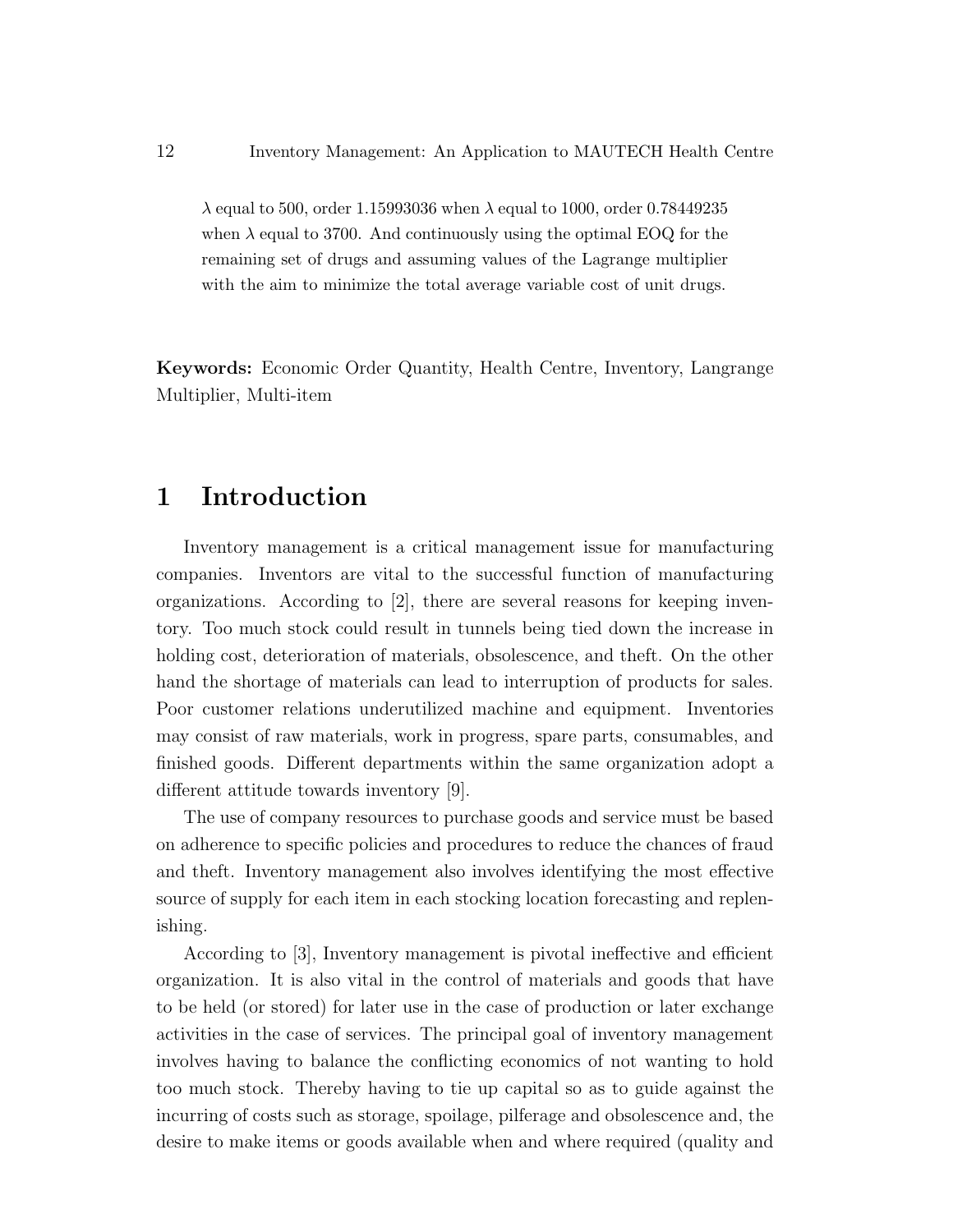quantity wise) so as to avert the cost of not meeting such requirement. Inventory management is the process of efficiently overseeing the constant flow of units into and out of an existing inventory. This process usually involves controlling the transfer in of unit in order to prevent the inventory from becoming too high or dwindling to levels that could put the operation of the company into jeopardy. Competent inventory management also seeks to control the costs associated with the inventory, both from the perspective of the total value of the goods included and the tax burden generated by the cumulative value of the inventory.

Balancing the various tasks of inventory management means paying attention to three key aspects of any inventory. In terms of materials acquired for inclusion in the total inventory, this means understanding how long it takes for a supplier to process an order and execute a delivery. Inventory management also demands that a solid understanding of how long it will take for those materials to transfer out of the inventory be established. Knowing these two important lead time makes it possible to know when to place an order and how many units must be order and many units must be ordered to keep production running smoothly.

According to [4], the medical store is one of the most extensively used facilities of the hospital and one of the few areas where a large amount of money is spent on purchases on a recurring basis. This emphasizes the need for planning, designing and organizing the medical stores in a manner that results in efficient clinical and administrative services.

The goal of the hospital supply system is to ensure that there is the adequate stock of the required items so that an uninterrupted supply of all essential items is maintained. Approximately 35% of annual hospitals budget is spent on buying materials and supplies, including medicines. This requires effective and efficient management of the medical stores. Efficient priority setting, decision making in purchase and distribution of specific drugs, close supervision on drugs belonging to important categories, and prevention of pilferage depend on the drug and inventory management. Drug inventory management aims at cost containment and improved efficiency. It is essential that health managers use scientific methods to maximize their returns from investment at a minimal cost [5, 1].

Thus, a hospital materials manager must establish efficient inventory sys-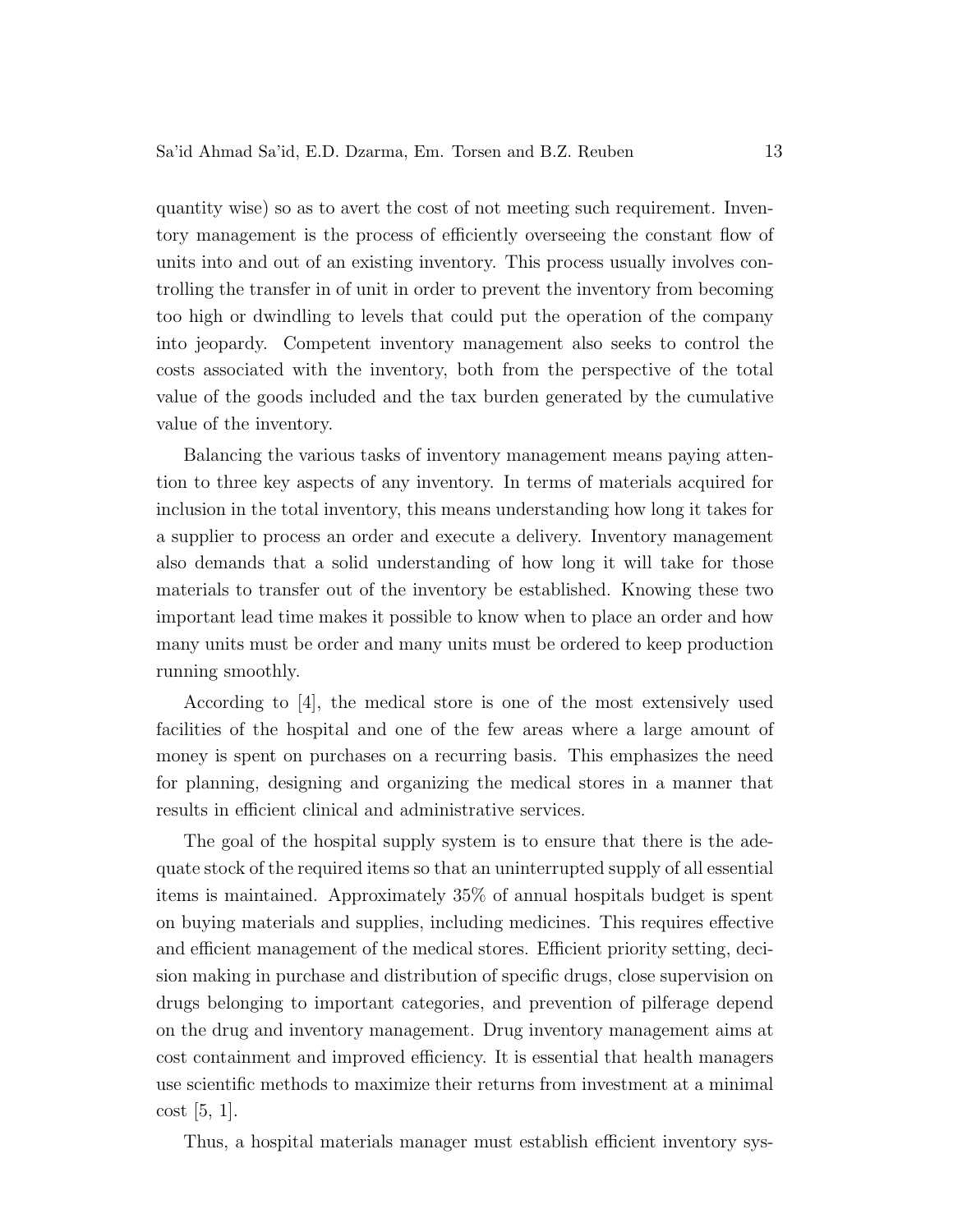tem policies for normal operating conditions that also ensure the hospital's ability to meet emergency demand conditions. Inventory is a necessary part of doing business and provided by most organizations in any sector of the economy [6, 4]. The problem faced by the University Health Center is that they run out of drugs in their store.

Therefore, it is important for the management of an organization to have proper knowledge of inventory concept; ignorance of this can affects the prospects of such an organization. Interaction with the University Health Center's storekeeper indicated that there is a shortage of drugs which results in low patronage of patients. This observation is as a result of improper Inventory Management System; whereby the optimal quantity that will meet the demand of the patients have not been obtained. Hence, this project will apply an inventory control model that will provide information for optimal inventory policy for the University Health Center.

The aim of this study is to apply the economic order quantity model using an inventory management system to manage the store of the University Health Center. This research work has covered the monthly report University Health Centre store for the year 2016 which include the seventy-nine (79) the available number of drugs held in store.

#### 2 Materials and Method

The data was obtained from the University Health center store through a personal interview with the storekeeper. In the study, both primary and secondary data were collected. Primary data was collected through interview and secondary data was collected from the medical monthly report. Data were analyzed using the EOQ multi-item model through the aid of micro-soft excel. The overview of the model used are as follows, see [8].

Minimize 
$$
TCU \sum_{i=1}^{n} \left( \frac{K_i D_i}{y_i} + \frac{K_i y_i}{2} \right)
$$
 (1)

Subject to:

$$
\sum_{i=1}^{n} a_i y_i \le A \tag{2}
$$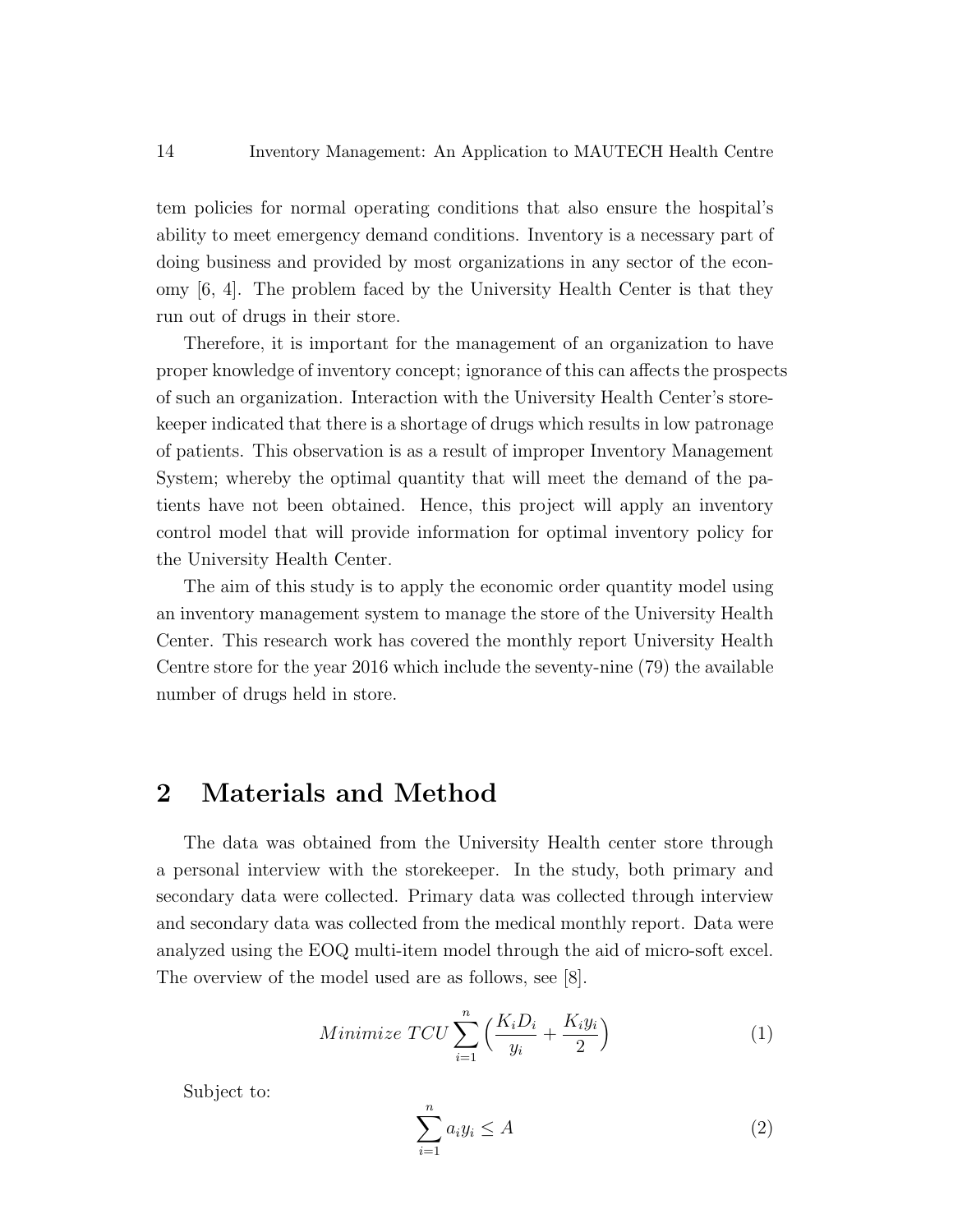Sa'id Ahmad Sa'id, E.D. Dzarma, Em. Torsen and B.Z. Reuben 15

$$
y_i > 0 \quad i = 1, 2, ..., n \tag{3}
$$

where:  $D_i$  = Demand Rate,  $K_i$  = Set Cost per Order,  $h_i$  = Unit holding Cost per unit Time,  $y_i = \text{Optimum Order Quantity}, a_i = \text{Storage Area Required}$ per Inventory Unit, and  $A =$  Maximum available Storage area for all n items.

The unconstrained optimal value of the order quantities in [6] is given by

$$
Q_i^* = \sqrt{\frac{2 \times D \times C_0}{C_h \times 2 \times \lambda \times S_t}}
$$
(4)

It is very important to check if the constrained optimal values satisfy the storage-constrained if it stops  $\{y_i\}_{i=1}^n$  are optimal. Otherwise, apply

$$
Y_i = \sqrt{\frac{2 \times K_i \times D_i}{h_i \times h_0 \times a_i}} \le A
$$
\n(5)

Appendix II presents the demand, ordering cost, holding cost and the space requirement for the seventy-nine (79) drugs provided at the University Health Clinic Store. The values of  $\lambda$  were obtained using the heuristic approach. We assume various values for  $\lambda$ , so as to obtain an optimum value of the Lagrange multiplier that will satisfy the space limitation constraint (See Appendix III). Using the above-stated software (Excel) we continue assuming values for  $\lambda$ until the optimum value of  $\lambda$  is obtained.

Note that the demand rate for each drug assumed to be uniform. Also, University Health Center Stores was measured to be  $7 \times 14$  feet with a total space warehouse of  $98\sqrt{st}$ . The holding cost  $(C_h)$ , was obtained by the rent and security fees which amount to N30, 000.00 yearly. And since we are concerned with the number of months we compute below:

Holding cost per item  $=$  Total holding cost per year/ total number of drugs held in store (79) which is  $N30.000/79$ . The holding cost/unit drug per year  $= N379.75$  over the number of units in each drug in monthly basis holding cost amount to N31.65.

Note that holding cost  $(C_h)$  is assumed to be constant, that is there is no variability in the cost of ordering these different drugs. In testing for the warehouse capacity space required for each drug is the total floor area required by all inventory drugs must be less than or equal to the total floor area of the warehouse. That is  $\sum_{1=i}^{n} f_i Q_i^* \leq W_i$ . This constraint indicates that even if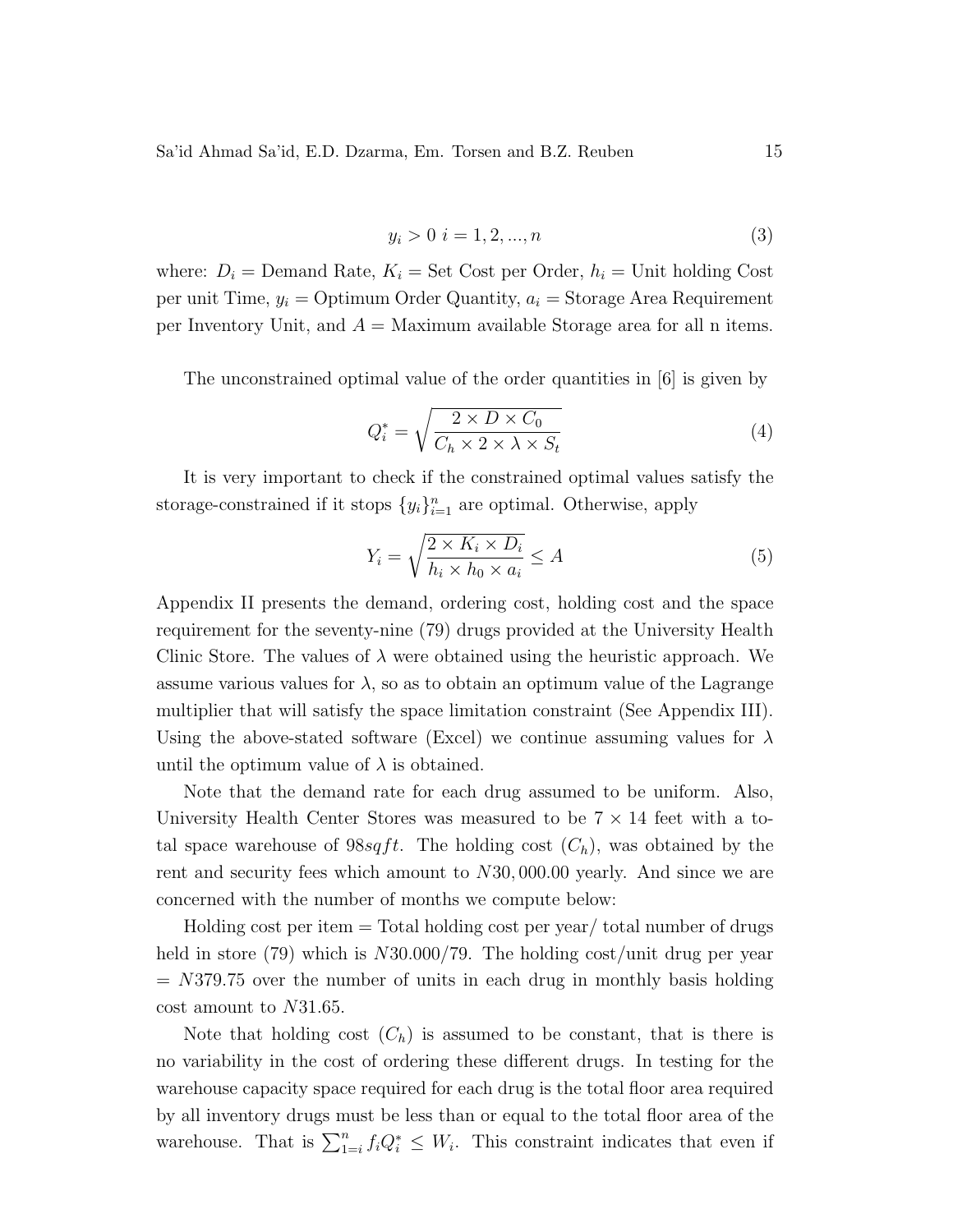all drugs reach their maximum inventory levels simultaneously, the warehouse space should be sufficient to store the inventory of these multiple drugs.

Using (4), we compute for the value of  $\lambda$  for the optimum space limitation throughout the seventy-nine (79) set of items in University Health Center Stores (See Appendix III).

#### 3 Results and Discussions

From the above optimum order quantity of each of the drugs held in inventory by University Health Centre Stores, we also deducted from the table above that the maximum space requirement is computed as 98sqft.In order to obtain the optimum value for  $\lambda$  in order to satisfy the constraint equation on the availability of storage space.

- 1. Order cartons of ACT Forte tablet when the optimum order quantity for the value of  $\lambda$  EOQ one (1) equal to 1.548485 with the lead time of 19.373837, cycle length 0.154848, and re-order when the inventory level drop to 14.51515 Continuing in this process for the rest of drugs when  $\lambda = 1$  until when  $\lambda = 4$ . With a storage space of 0.019201 that do not exceed the space constraint of  $98sqrt$  i.e  $714 = 98$ .
- 2. Order cartons of ACT Forte tablet when the optimum order quantity for the value of  $\lambda$  EOQ two (10) equal to 1.5430577 with the lead time of 19.441888, cycle length 0.154306, and re-order when the inventory level drop to 14.56942 Continuing for all drugs when  $\lambda = 10$ . For the rest of seventy-nine (79) set of drugs in store until when  $\lambda$  EOQ equals to 6. With a storage space of 0.019134 that does not exceed the space constraint of 98sqrt.

In summary, when lambda  $\lambda = 1$  order 1 and a half carton of ACT Forte tablet and re-order when the inventory level drops to 14.51515. Order 2 cartons of Lumartem tablet and re-order when the inventory level drops to 14.51515. Order half carton of E-Mal injection and re-order when the inventory level drops to 14.51515. Order half carton of Artesunate injection and re-order when the inventory level drops to 14.51515. Order half carton of Artesunate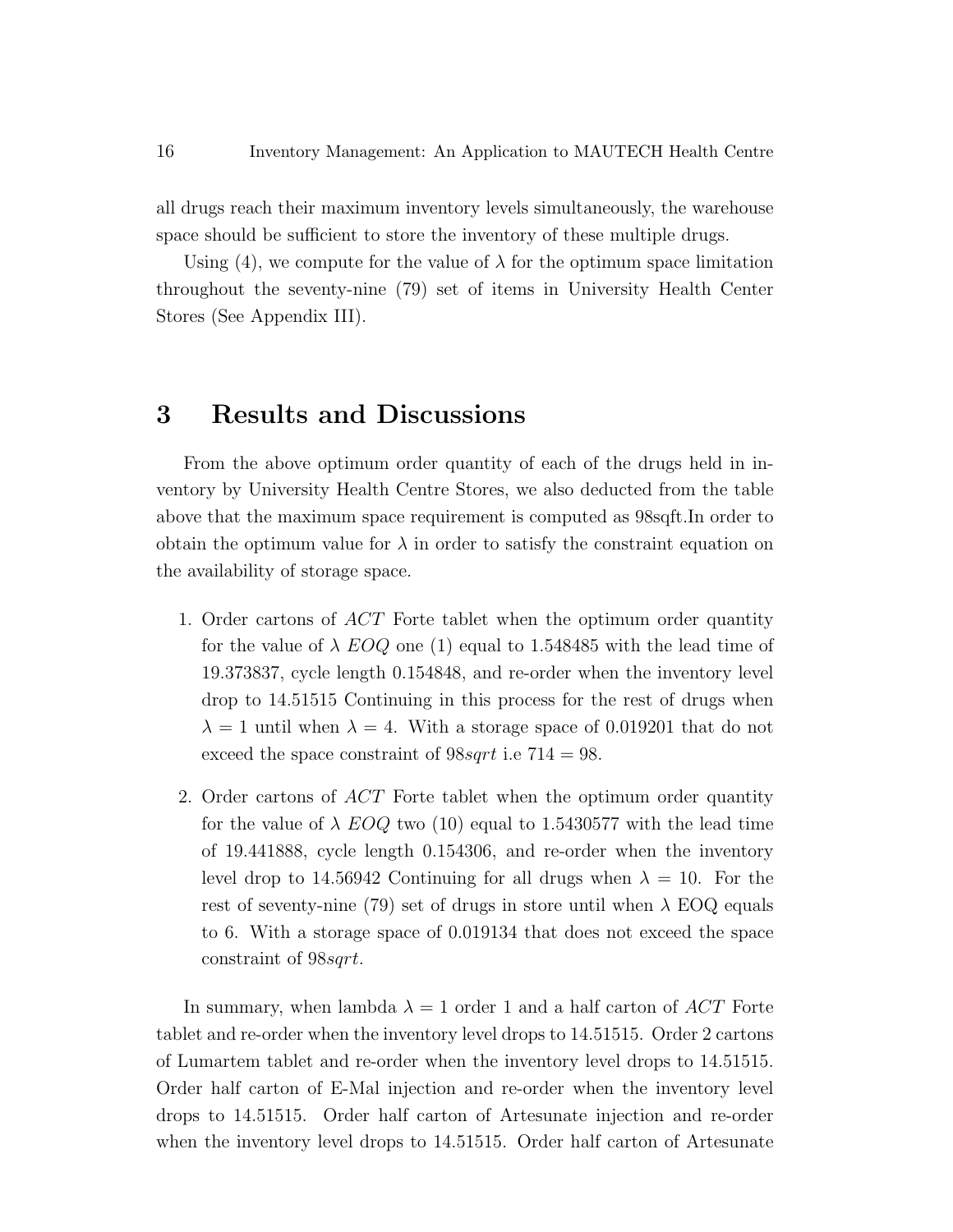tablet. And re-order when the inventory level drops to 14.51515. Continuing these same process until when the value of  $\lambda = 1$  to one is satisfied for all the seventy-nine (79) drugs in store.

When lambda  $\lambda = 10$  order 1 and a half carton of ACT Forte tablet and reorder when the inventory level drops to 14.56942. Order 2 cartons of Lumartem tablet and re-order when the inventory level drops to 14.56942. Continuing in these same process for the remaining drugs until the value for  $\lambda = 10$  is satisfied for all drugs. When lambda  $\lambda = 100$  order 1 and a half carton of ACT Forte tablet and re-order when the inventory level drops to 15.08251. Order half carton of Lumartem tablet and re-order when the inventory level drops to 15.0851. Continuing in these same process for the remaining drugs until the value for  $\lambda = 100$  is satisfied for all drugs.

When lambda  $\lambda = 500$  order1 and a half carton of ACT Forte tablet and re-order when the inventory level drops to 16.86921. Order half carton of Lumartem tablet and re-order when the inventory level drops to 16.86921. Continuing in these same process for the remaining drugs until the value for  $\lambda = 500$  is satisfied for all drugs.

When  $\lambda = 1000$  order 1 carton of ACT Forte tablet and re-order when the inventory level drops to 18.40069. Order half carton of Lumartem tablet and re-order when the inventory level drops to 18.40069. Continuing in these same process for the remaining drugs until the value for  $\lambda = 1000$  is satisfied for all drugs. When  $\lambda = 3700$  order 1 carton of ACT Forte tablet and re-order when the inventory level drops to 22.15507. Order half carton of Lumartem tablet and re-order when the inventory level drops to 22.15507. Continuing in these same process for all drugs until the value for  $\lambda = 3700$  is satisfied for all drugs.

Note that the value of EOQ when  $\lambda = 1$  is 1.548485 and decreases when  $\lambda = 10$  with 1.5430577,  $\lambda = 10$  is 1.49174896,  $\lambda = 500$  is 1.31307923,  $\lambda = 100$ is 1.15993036 to when  $\lambda = 3700$  is 0.78449235 as the economics order quantity varies from one point/ value to the next. The values for all cycle length from when  $\lambda = 1$  to when  $\lambda = 3700$  decreases for all drugs as the value of  $\lambda$  increase from drug to drug.

The lead time values for each drug independently increase from when  $\lambda = 1$ to when  $\lambda = 3700$  as the points move above. But a value of lead time remains constant for all drugs. Example when holding  $\lambda = 1$ , the lead time remains constant and the same for all seventy-nine (79) drugs in store. Same for when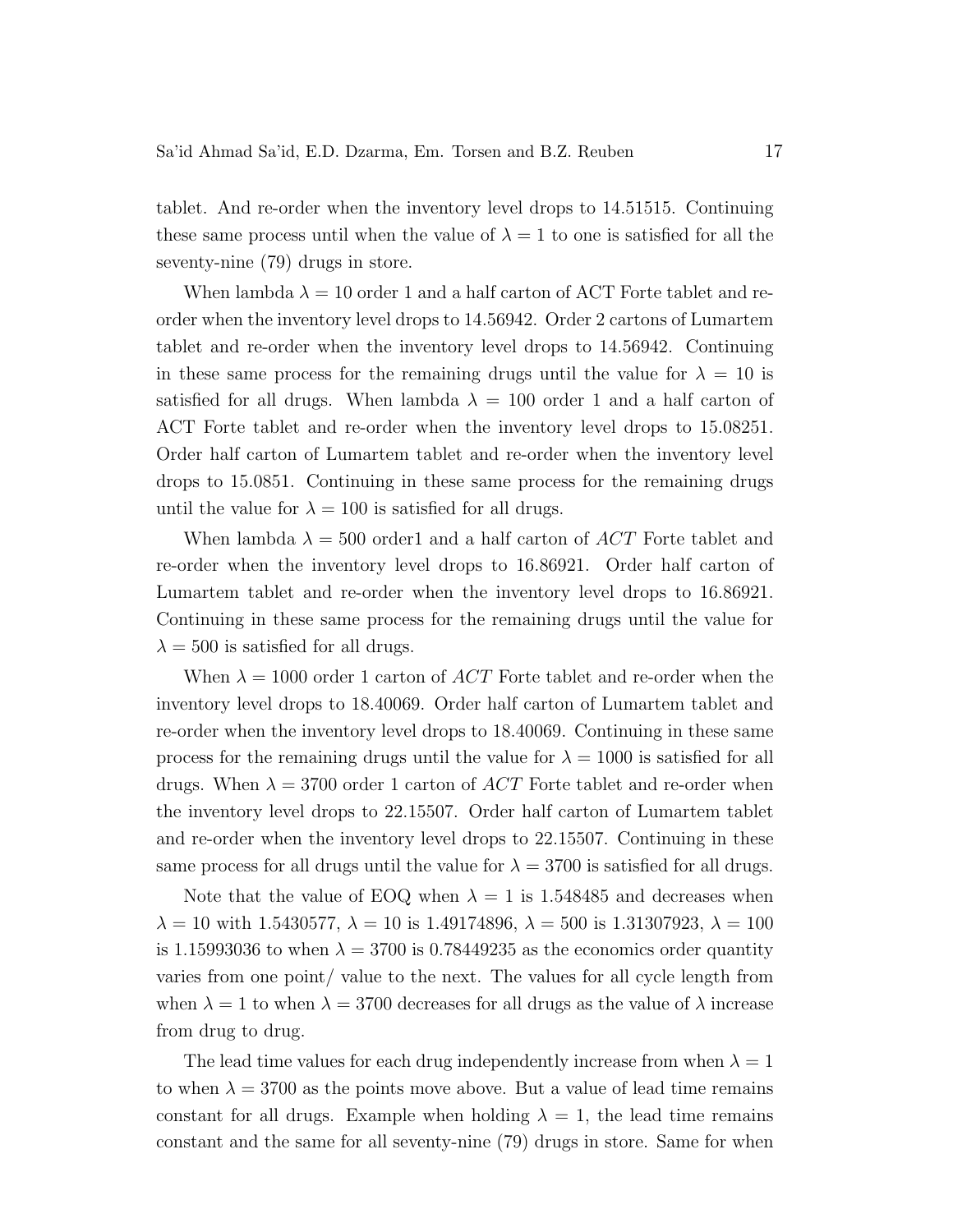$\lambda = 10, 100, 500, 1000$  and 3700. The effective lead time decrease from when  $\lambda = 1$  to when  $\lambda = 3700$ , and increases at some point. But values for  $\lambda = 10$ , 100, 500, 1000 and 3700 remains constant for all drugs.

The re-order point values increases from when  $\lambda = 1$  to when  $\lambda = 3700$  but remains constant from drug to drug. The values for space constraint decreases from  $\lambda = 1$  to when  $\lambda = 3700$ ,  $\lambda$  which minimizes the total space requirement of  $98\sqrt{st}$ . But remains constant for the drug to drug. As such the store can warrant drugs not exceeding its space limitation for storing a particular drug in store (For space computation, See Appendix I).  $\lambda = 3700$  is the best minimum space requirement for storage of each drug.

Since both  $\lambda = 10, 100, 500$  and 1000 exceed the space requirement of 98sqft, then store any drug not exceeding the warehouse requirement. Note that  $\lambda = 3700$  is the best storage space of drug that satisfied the Kuhn Tucker necessary and sufficient condition that determines the optimal order quantities for different items so as to achieve a minimum value of TVC of the non-negative Langrage Multiplier see[7].

# 4 Conclusion

In this paper, we discussed on inventory management technique used and covers its practical application using the University Health Centre as a case study. Essential information for this research work was collected through a primary and secondary source that is, through personal interview with the storekeeper of the University Health Centre and which was analysed using the multi-item EOQ model with storage limitation. We focused on improving the inventory policy practiced in University Health Centre Stores. This paper demonstrates the usefulness of inventory control helps to balance the merits of having inventory control and the cost of carrying them so as determine the optimum order quantity and to minimize the total cost. Hence, recommend that the management of the University Health Centre should adopt a scientific method of inventory control as presented in this work so that ordering can be done only when the University Health Centre run out of stock. And to set up a powerful computer-based information system to ease inventory control and stock control problem.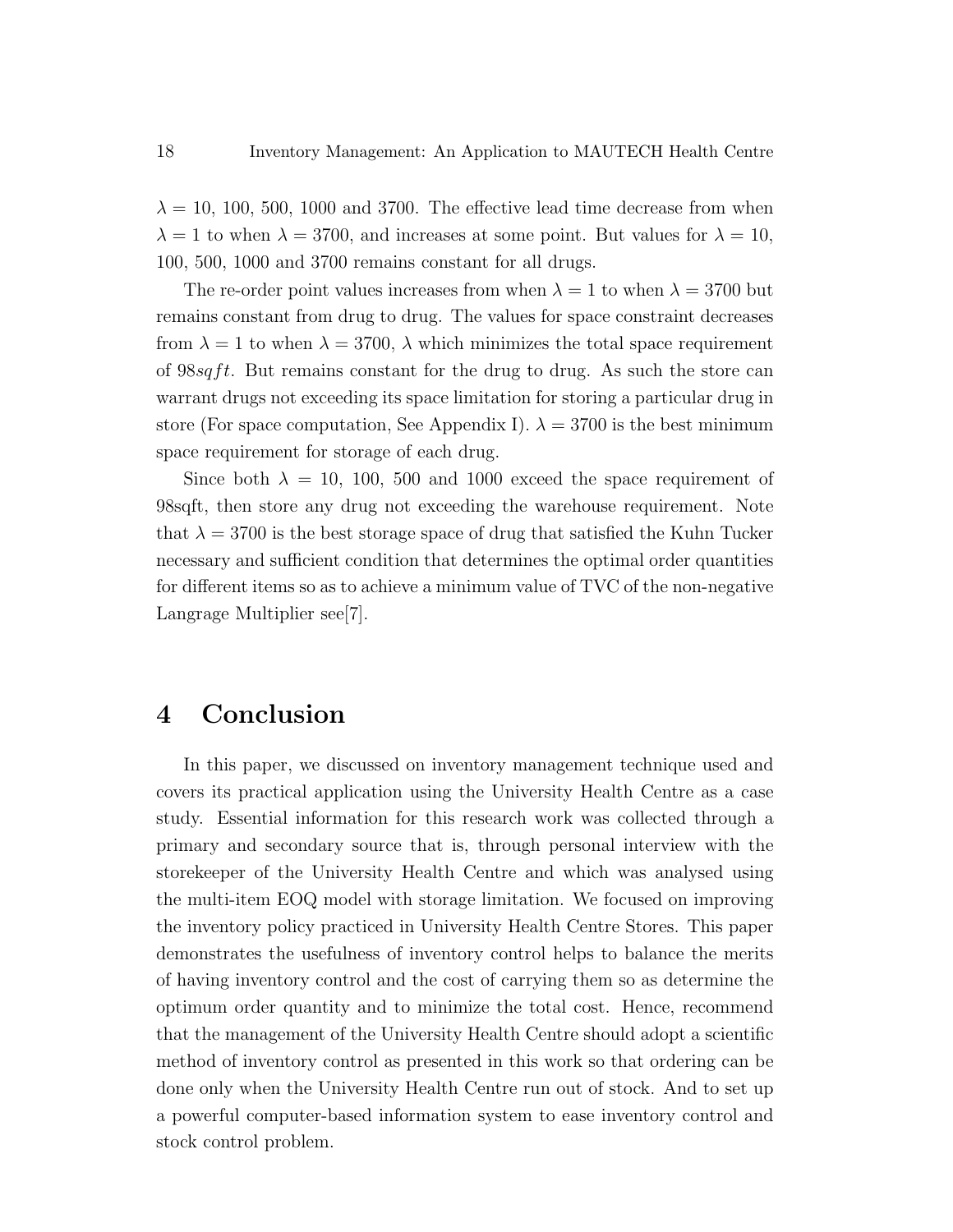### Disclosure statement

The authors declare that there is no conflict of interest regarding the publication of this paper

#### Acknowledments

The authors wish to thank the editors and reviewers for their insightful comments that made this paper a better one.

# References

- [1] N. Barasa, S. Oluchina and W. Cholo, Influence of inventory management practices on availability of medicines in public health facilities in Bungoma county, Kenya, International Journal of Academic Research and Development, 3, (2018), 53-60.
- [2] S. Butta, Strengthening the purchase supplier partnerships, A working paper Cornell University, (2007), pages 355–369.
- [3] C. Drury, *Management and cost accounting*, Springer, 2013.
- [4] S. Khurana, N. Chhillar and V. K. S. Gautam, Inventory control techniques in medical stores of a tertiary care neuropsychiatry hospital in Delhi, Health, 5(1), (2013), 8.
- [5] L. Leaven, K. Ahmmad and D. Peebles, Inventory management applications for healthcare supply chains, International Journal of Supply Chain *Management*,  $6(3)$ ,  $(2017)$ , 1–7.
- [6] D. Oballah, E. Waiganjo and W. Wachiuri, Effect of inventory management practices on organizational performance in public health institutions in Kenya: A case study of Kenyatta National Hospital, International journal of education and research,  $3(3)$ ,  $(2015)$ ,  $703-714$ .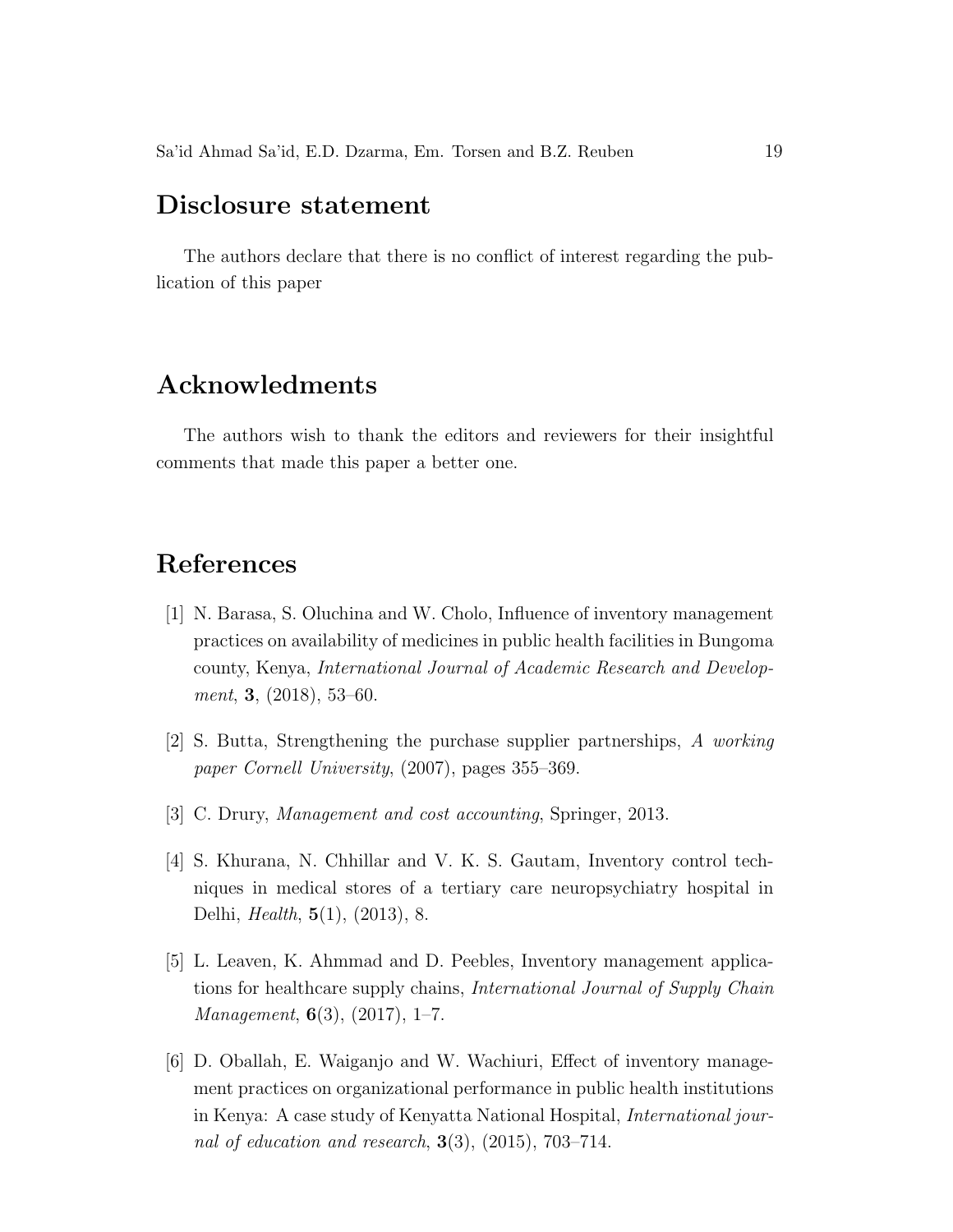- [7] J. K. Sharma, Operations Research: Theory and Applications, Trinity Press, an imprint of Laxmi Publications Pvt. Limited, 2016.
- [8] H. A. Taha, Operations research: an introduction, vol. 790, Pearson/Prentice Hall, 2011.
- [9] W. Widyastuti, N. Asandimitra and Y. Artanti, Inhibiting factors of inventory management: Study on food and beverage micro small and medium enterprises, International Review of Management and Market $ing, 8(1), (2018), 64–67.$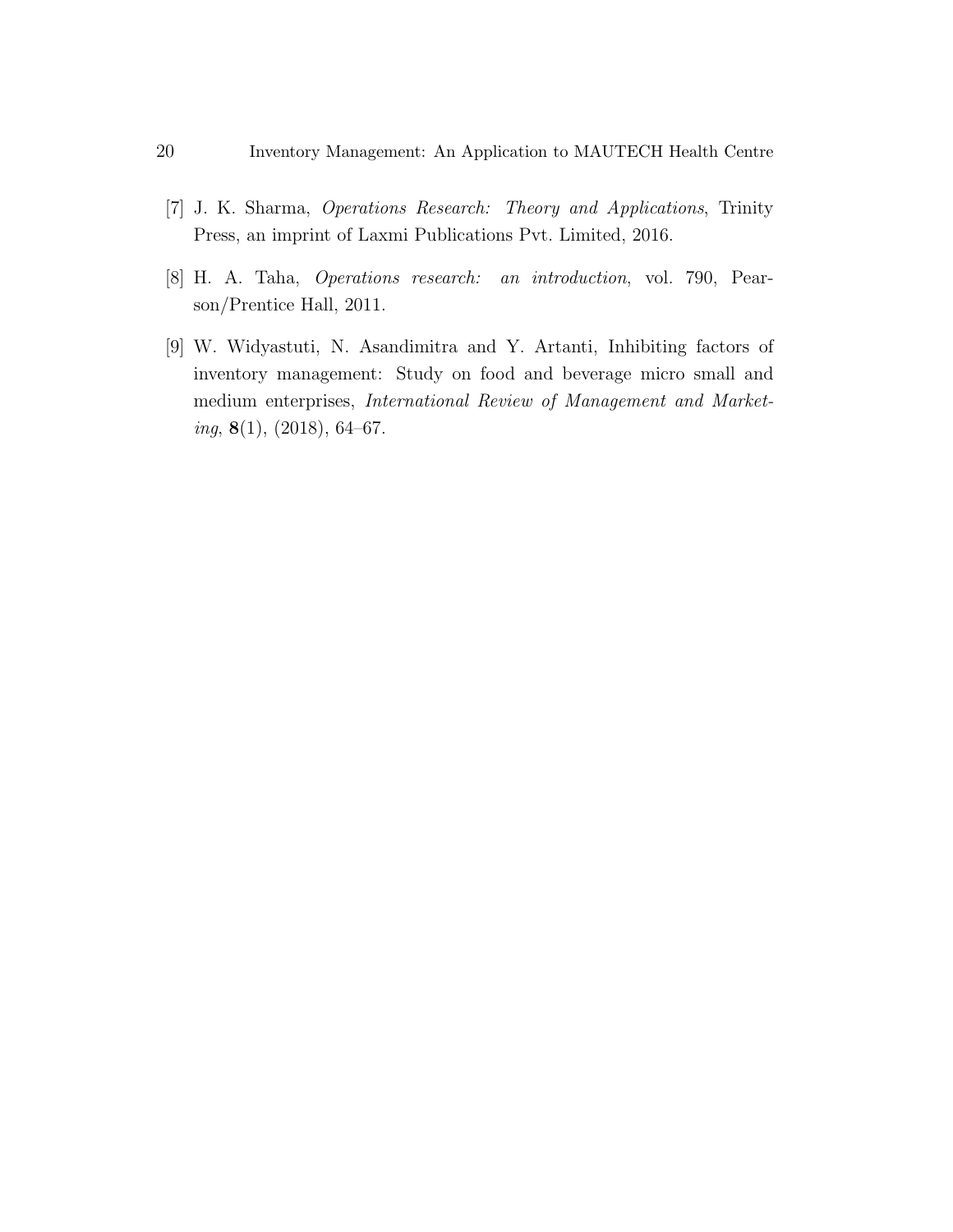#### Appendix I:

The optimum multi-item EOQ model was computed using the Microsoft excel software package with the formula

$$
\sqrt{\frac{2 \times D \times C_0}{C_h \times 2 \times \lambda \times W_i}}
$$

Where

 $2 =$  the constant sign in EOQ,  $D_i =$  is the annual demand for each item,  $C_o =$  the total ordering cost for each item,  $C_h$  = the holding cost for each item, and  $W_i$  = total warehouse and storage requirement.

- 1. The lead time was 3 days
- 2. The cycle length was computed with the formula below

$$
t_0^* = \frac{y^*}{D}
$$

where the lead time exceed the cycle length, we compute for the effective lead time.

The effective lead time was computed using the formula below

$$
L_e = L - n t_0^*
$$

The re-order point was computed using the formula

$$
L_e \times D
$$

Where

 $L_e$  = the effective lead time and  $D =$  the demand for each item held in inventory.

The space required for the storage of each item in the warehouse was computed using the formula below

$$
\sum_{1=i}^{n} f_i Q_i^* \le W_i
$$

Where

 $f_iQ_i^*$  = the number of space requirement multiplied by the Q optimum for each of the drug and  $W_i$  = the total warehouse capacity that does not exceed the space requirement.

Hence, the space requirement would be

$$
\sum_{1=i}^{79} f_i Q_i^*
$$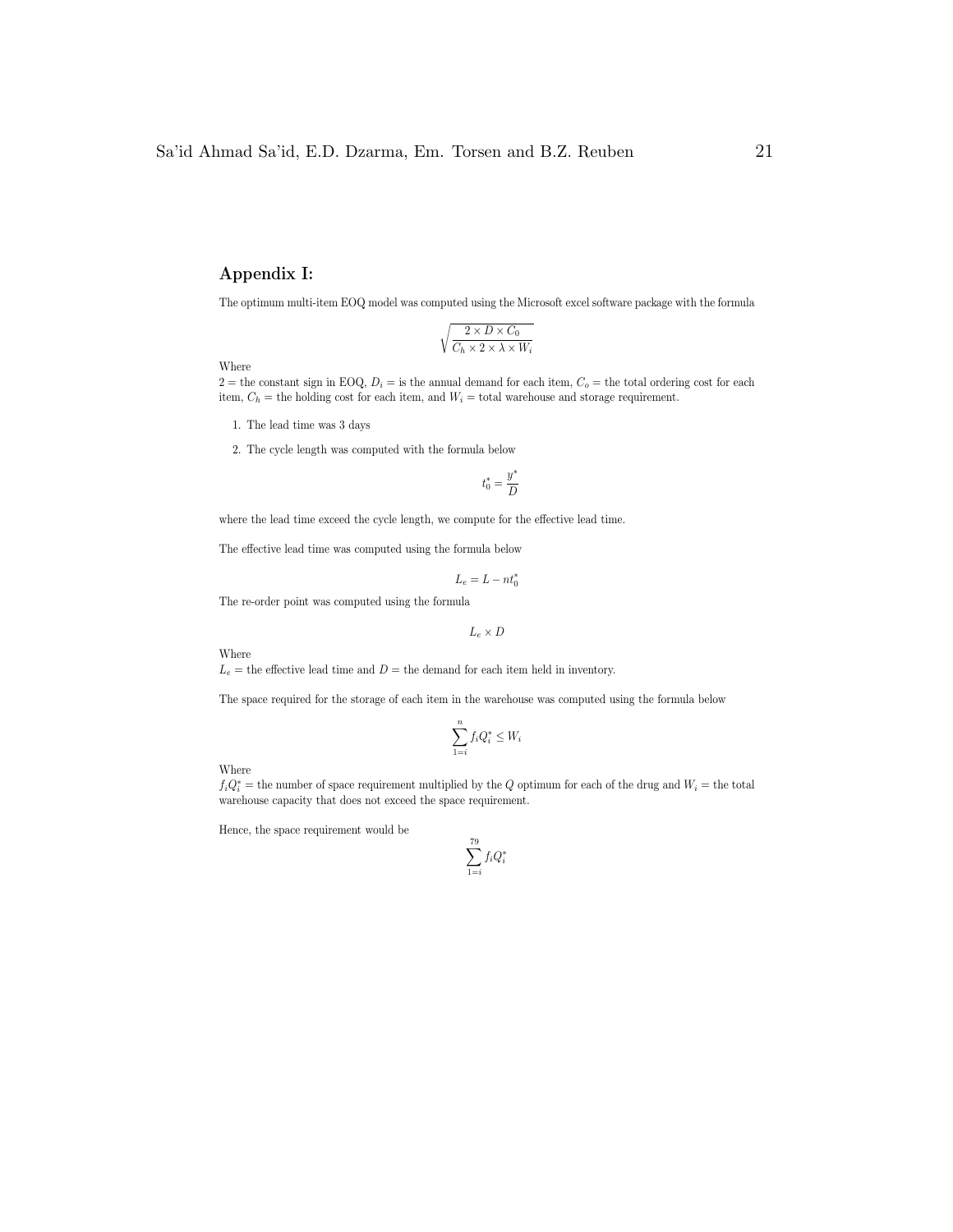#### Appendix II

| S/N            | <b>Drugs</b>              | Demand/Month   | <b>Holding</b><br>Cost | <b>Ordering Cost</b><br>Co | Space<br>Requirement |
|----------------|---------------------------|----------------|------------------------|----------------------------|----------------------|
|                |                           |                |                        |                            |                      |
| $\mathbf{1}$   | <b>ACT Forte tabel</b>    | 10             | 31.65                  | 3.7975                     | 0.0124               |
| 2              | Lumartem tabs             | 20             | 31.65                  | 3.7975                     | 0.0124               |
| 3              | E-Mal inj.                | $\mathbf{1}$   | 31.65                  | 3.7975                     | 0.0124               |
| 4              | Artesunate inj.           | $\mathbf{1}$   | 31.65                  | 3.7975                     | 0.0124               |
| 5              | Artesunate tabs           | $\mathbf{1}$   | 31.65                  | 3.7975                     | 0.0124               |
| 6              | P alaxin tabs             | $\mathbf{1}$   | 31.65                  | 3.7975                     | 0.0124               |
| $\overline{7}$ | Artemeter inj.(Paluther)  | 3              | 31.65                  | 3.7975                     | 0.0124               |
| 8              | Septrin tabs              | $\overline{5}$ | 31.65                  | 3.7975                     | 0.0124               |
| 9              | Coatem D                  | $\overline{2}$ | 31.65                  | 3.7975                     | 0.0124               |
| 10             | Flagyl (M&B)              | $\overline{5}$ | 31.65                  | 3.7975                     | 0.0124               |
| 11             | Ampiclox caps             | 20             | 31.65                  | 3.7975                     | 0.0124               |
| 12             | Amoxyl caps               | 40             | 31.65                  | 3.7975                     | 0.0124               |
| 13             | Ceftrianxone inj,(Avicef) | 5              | 31.65                  | 3.7975                     | 0.0124               |
| 14             | Co-amoxiclav tabs/caps    | 3              | 31.65                  | 3.7975                     | 0.0124               |
| 15             | Levofloxacin tabs         | 5              | 31.65                  | 3.7975                     | 0.0124               |
| 16             | Cefuroxine (Zinat) tabs   | $\overline{2}$ | 31.65                  | 3.7975                     | 0.0124               |
| 17             | Ciprofloxacin tabs        | 20             | 31.65                  | 3.7975                     | 0.0124               |
| 18             | Cefuroxine susp.          | $\overline{2}$ | 31.65                  | 37.975                     | 0.124                |
| 19             | Ofloxacin tabs            | 5              | 31.65                  | 3.7975                     | 0.0124               |
| 20             | Augmentin susp.           | 2              | 31.65                  | 37.975                     | 0.124                |
| 21             | Septrin syr               | 5              | 31.65                  | 37.975                     | 0.124                |
| 22             | Fluconazole tabs          | 10             | 31.65                  | 3.7975                     | 0.0124               |
| 23             | Fulcin tabs               | 10             | 31.65                  | 3.7975                     | 0.0124               |
| 24             | Ketocanazole tabs         | $\overline{5}$ | 31.65                  | 3.7975                     | 0.0124               |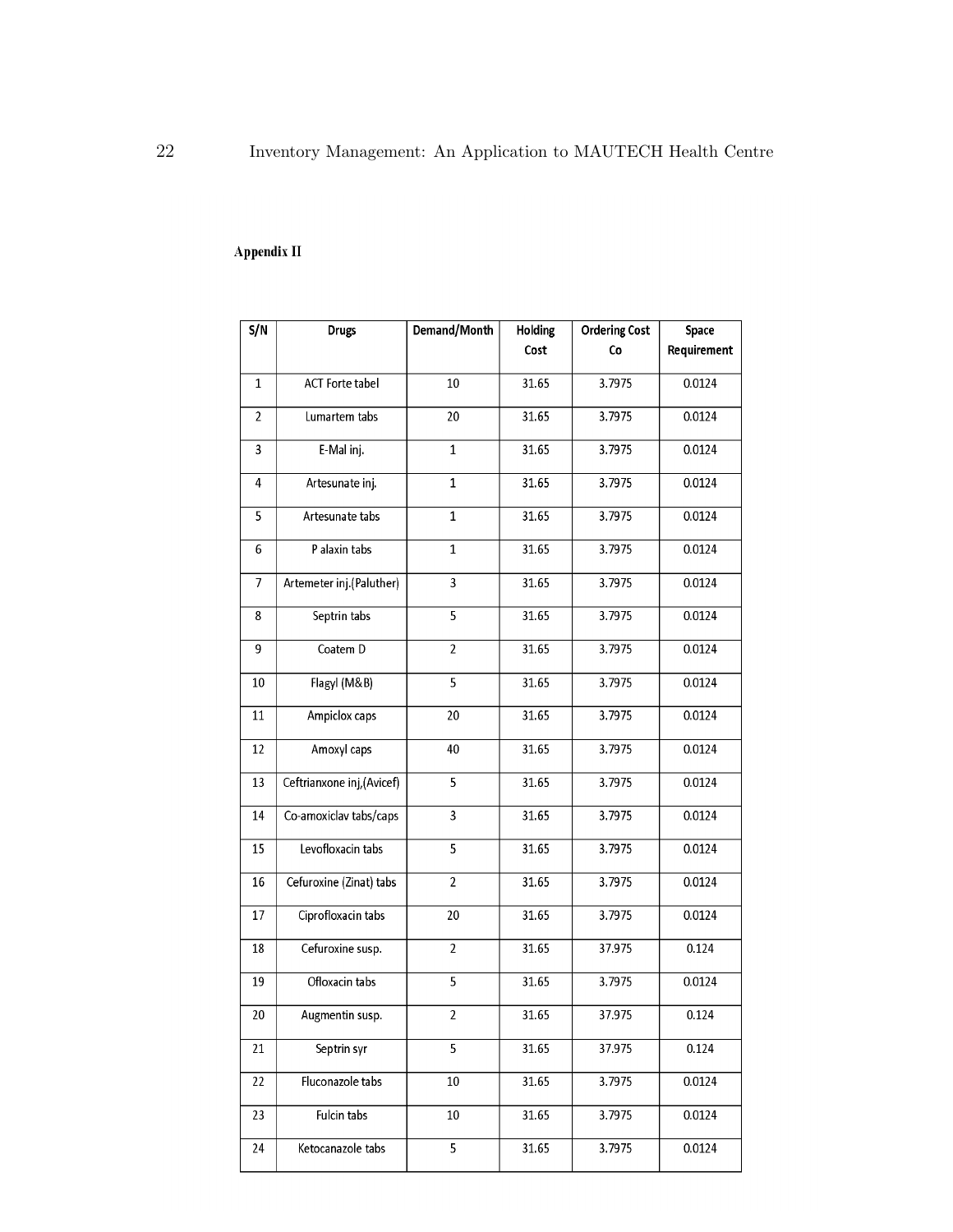| 25 | Flagentyl tabs      | 10             | 31.65 | 3.7975 | 0.0124 |
|----|---------------------|----------------|-------|--------|--------|
| 26 | Aibendazole         | 10             | 31.65 | 3.7975 | 0.0124 |
| 27 | Nystatin pessaries  | $\overline{2}$ | 31.65 | 3.7975 | 0.0124 |
| 28 | Miconazole cream    | $\overline{2}$ | 31.65 | 3.7975 | 0.0124 |
| 29 | Paracetamol inj.    | 40             | 31.65 | 3.7975 | 0.0124 |
| 30 | Paracetamol syr.    | $10\,$         | 31.65 | 37.975 | 0.124  |
| 31 | Paracetamol tabs    | 1000           | 31.65 | 3.7975 | 0.0124 |
| 32 | Ampiclox susp.      | $\overline{5}$ | 31.65 | 3.7975 | 0.0124 |
| 33 | Ibuprofen (buprol)  | $20\,$         | 31.65 | 3.7975 | 0.0124 |
| 34 | Felxicam            | 10             | 31.65 | 3.7975 | 0.0124 |
| 35 | Tramadol (Tradyl)   | 20             | 31.65 | 3.7975 | 0.0124 |
| 36 | Tramadol inj.       | 50             | 31.65 | 3.7975 | 0.0124 |
| 37 | Pentazocine inj.    | 5              | 31.65 | 3.7975 | 0.0124 |
| 38 | Diclofenac potasium | $10\,$         | 31.65 | 3.7975 | 0.0124 |
| 39 | Erethromycin syr.   | $\overline{3}$ | 31.65 | 37.975 | 0.124  |
| 40 | Cipta tabs.         | 3              | 31.65 | 3.7975 | 0.0124 |
| 41 | Lisinopril tabs     | 30             | 31.65 | 3.7975 | 0.0124 |
| 42 | Gastrokit tabs      | 60             | 31.65 | 3.7975 | 0.0124 |
| 43 | Loratidine tabs     | 10             | 31.65 | 3.7975 | 0.0124 |
| 44 | Diclofenac inj.     | $\mathbf{1}$   | 31.65 | 3.7975 | 0.0124 |
| 45 | Moduretic           | 1000           | 31.65 | 3.7975 | 0.0124 |
| 46 | Amlodipine tabs     | 1000           | 31.65 | 3.7975 | 0.0124 |
| 47 | Vasoprin tabs       | 1000           | 31.65 | 3.7975 | 0.0124 |
| 48 | Rapiflox eye/ear    | $20\,$         | 31.65 | 3.7975 | 0.0124 |
| 49 | Glibenclamide       | 1000           | 31.65 | 3.7975 | 0.0124 |
| 50 | Metfomin            | 10             | 31.65 | 3.7975 | 0.0124 |
| 51 | Jawasil-200mls      | 8              | 31.65 | 3.7975 | 0.0124 |
| 52 | Danacid tabs        | 500            | 31.65 | 3.7975 | 0.0124 |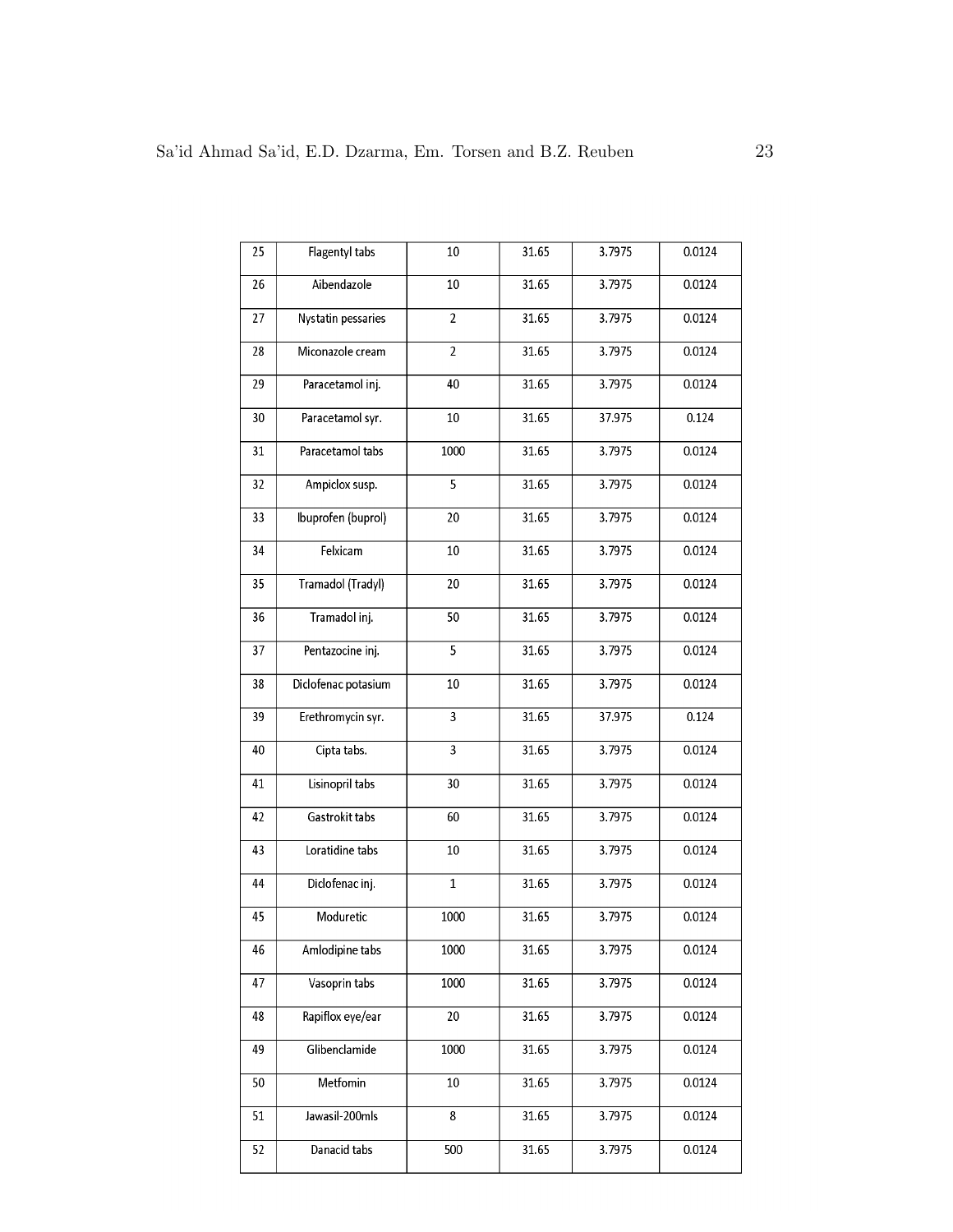| 53 | Cimeticidine tabs       | 5              | 31.65 | 37.975 | 0.124  |
|----|-------------------------|----------------|-------|--------|--------|
| 54 | Micozol plus            | $\mathbf{1}$   | 31.65 | 37.975 | 0.124  |
| 55 | Marcrich tonic          | $\mathbf{1}$   | 31.65 | 37.975 | 0.124  |
| 56 | Omeprazole caps         | $\mathbf{1}$   | 31.65 | 37.975 | 0.124  |
| 57 | Erythromycin tabs       | 50             | 31.65 | 3.7975 | 0.0124 |
| 58 | Cough syr.              | 10             | 31.65 | 37.975 | 0.124  |
| 59 | Panadol cold & catarrh. | 288            | 31.65 | 3.7975 | 0.0124 |
| 60 | <b>Tegretol CR</b>      | 3              | 31.65 | 3.7975 | 0.0124 |
| 61 | Spersallerge            | $\overline{2}$ | 31.65 | 37.975 | 0.124  |
| 62 | Amoxicillin syr.        | 5              | 31.65 | 37.975 | 0.124  |
| 63 | Rabeprazole tabs        | 3              | 31.65 | 37.975 | 0.124  |
| 64 | Prednesolone tabs       | 10             | 31.65 | 3.7975 | 0.0124 |
| 65 | Celebrex tabs           | $\overline{5}$ | 31.65 | 3.7975 | 0.0124 |
| 66 | Promethazine inj.       | 10             | 31.65 | 3.7975 | 0.0124 |
| 67 | 5% dextrose saline      | 60             | 31.65 | 3.7975 | 0.0124 |
| 68 | Giving set              | $\mathbf{1}$   | 31.65 | 3.7975 | 0.0124 |
| 69 | Syringe and needle      | 10             | 31.65 | 3.7975 | 0.0124 |
| 70 | Dolo meta B             | $\mathbf{1}$   | 31.65 | 37.975 | 0.124  |
| 71 | Flagyl syr.             | 5              | 31.65 | 37.975 | 0.124  |
| 72 | Cefixime                | $\mathbf{1}$   | 31.65 | 37.975 | 0.124  |
| 73 | Diclofenac eye          | $\overline{c}$ | 31.65 | 37.975 | 0.124  |
| 74 | Naproxen                | 1              | 31.65 | 3.7975 | 0.0124 |
| 75 | Gentamycin cream        | $\overline{2}$ | 31.65 | 37.975 | 0.124  |
| 76 | Biocoten cream          | $\mathbf{1}$   | 31.65 | 37.975 | 0.124  |
| 77 | Meloxicam               | $\overline{2}$ | 31.65 | 3.7975 | 0.0124 |
| 78 | Mantra plus             | $\mathbf{1}$   | 31.65 | 37.975 | 0.124  |
| 79 | Buscopan inj.           | $10\,$         | 31.65 | 3.7975 | 0.0124 |
|    |                         |                |       |        |        |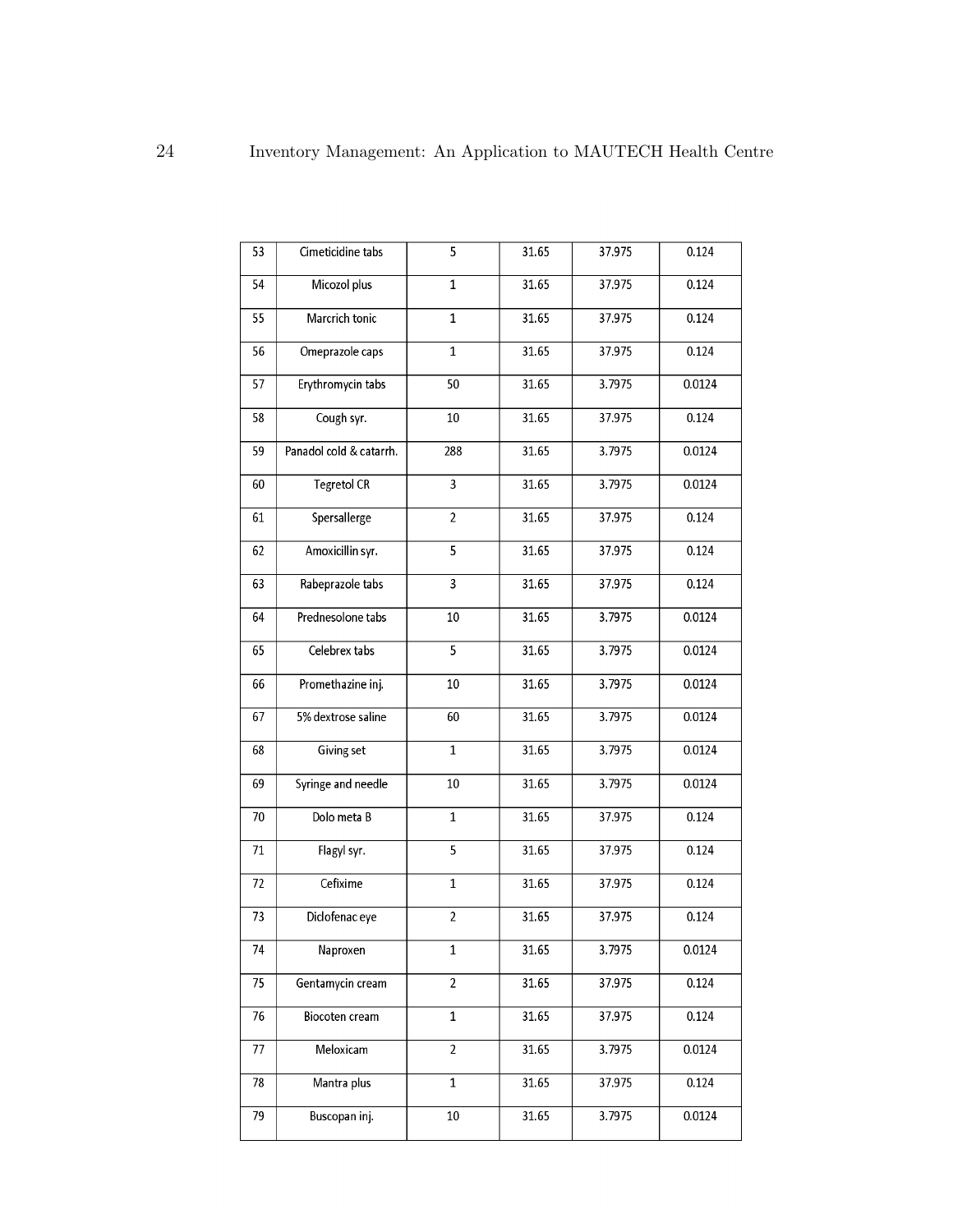#### Appendix III

| <b>Drugs</b>      | $EOQ(\lambda=1)$ | EOQ $(\lambda=10)$ | EOQ               | EOQ               | EOQ                | EOQ                |
|-------------------|------------------|--------------------|-------------------|-------------------|--------------------|--------------------|
|                   | Carton/Roll      | Carton/Roll        | $(\lambda = 100)$ | $(\lambda = 500)$ | $(\lambda = 1000)$ | $(\lambda = 3700)$ |
|                   |                  |                    | Carton/Roll       | Carton/Roll       | Carton/Roll        | Carton/Roll        |
| ACT Forte tabel   | $1\frac{1}{2}$   | $1\frac{1}{2}$     | $1\frac{1}{2}$    | $1\frac{1}{2}$    | $\mathbf{1}$       | $\mathbf{1}$       |
|                   |                  |                    |                   |                   |                    |                    |
| Lumartem tabs     | $\overline{c}$   | $\boldsymbol{2}$   | $\overline{c}$    | $\overline{c}$    | $\boldsymbol{2}$   | $\mathbf{1}$       |
| E-Mal inj.        | $\frac{1}{2}$    | $\frac{1}{2}$      | $\frac{1}{2}$     | $\frac{1}{2}$     | $\frac{1}{2}$      | $\frac{1}{2}$      |
|                   |                  |                    |                   |                   |                    |                    |
| Artesunate inj.   | $\frac{1}{2}$    | $\frac{1}{2}$      | $\frac{1}{2}$     | $\frac{1}{2}$     | $\frac{1}{2}$      | $\frac{1}{2}$      |
|                   |                  |                    |                   |                   |                    |                    |
| Artesunate tabs   | $\frac{1}{2}$    | $\frac{1}{2}$      | $\frac{1}{2}$     | $\frac{1}{2}$     | $\frac{1}{2}$      | $\frac{1}{2}$      |
|                   |                  |                    |                   |                   |                    |                    |
| P alaxin tabs     | $\overline{1}$   | $\mathbf{1}$       | $\mathbf{1}$      | $\overline{1}$    | $\mathbf{1}$       | $\overline{1}$     |
|                   | $\overline{2}$   | $\overline{2}$     | $\overline{2}$    | $\overline{2}$    | $\overline{2}$     | $\overline{2}$     |
| Artemeter         | $\mathbf 1$      | $\,1$              | $\mathbf{1}$      | $\mathbf 1$       | $\mathbf{1}$       | $\frac{1}{2}$      |
| inj.(Paluther)    |                  |                    |                   |                   |                    |                    |
| Septrin tabs      | $\mathbf{1}$     | $\mathbf{1}$       | $\mathbf{1}$      | $\mathbf{1}$      | $\mathbf{1}$       | $\mathbf{1}$       |
| Coatem D          | $\mathbf 1$      | $\mathbf 1$        | $\mathbf{1}$      | $\mathbf{1}$      | $\frac{1}{2}$      | $\frac{1}{2}$      |
|                   |                  |                    |                   |                   |                    |                    |
| Flagyl (M&B)      | $\mathbf{1}$     | $\mathbf{1}$       | $\mathbf{1}$      | $\mathbf{1}$      | $\mathbf{1}$       | $\mathbf{1}$       |
| Ampiclox caps     | $\sqrt{2}$       | $\sqrt{2}$         | $\sqrt{2}$        | $\sqrt{2}$        | $\sqrt{2}$         | $\mathbf{1}$       |
| Amoxyl caps       | $\overline{3}$   | $\overline{3}$     | $\overline{3}$    | $\overline{3}$    | $2\frac{1}{2}$     | $1\frac{1}{2}$     |
|                   |                  |                    |                   |                   |                    |                    |
| Ceftrianxone      | $\mathbf{1}$     | $\mathbf{1}$       | $\mathbf{1}$      | $\mathbf{1}$      | $\mathbf{1}$       | $\frac{1}{2}$      |
| inj,(Avicef)      |                  |                    |                   |                   |                    |                    |
| Co-amoxiclav      | $\mathbf{1}$     | $\mathbf{1}$       | $\mathbf{1}$      | $\mathbf{1}$      | $\mathbf{1}$       | $\mathbf{1}$       |
| tabs/caps         |                  |                    |                   |                   |                    | $\boldsymbol{2}$   |
| Levofloxacin tabs | $\mathbf{1}$     | $\mathbf{1}$       | $\mathbf{1}$      | $\mathbf{1}$      | $\mathbf{1}$       | $\frac{1}{2}$      |
|                   |                  |                    |                   |                   |                    |                    |
| Cefuroxine        | $\mathbf{1}$     | $\mathbf{1}$       | $\mathbf{1}$      | $\frac{1}{2}$     | $\frac{1}{2}$      | $\frac{1}{2}$      |
| (Zinat) tabs      |                  |                    |                   |                   |                    |                    |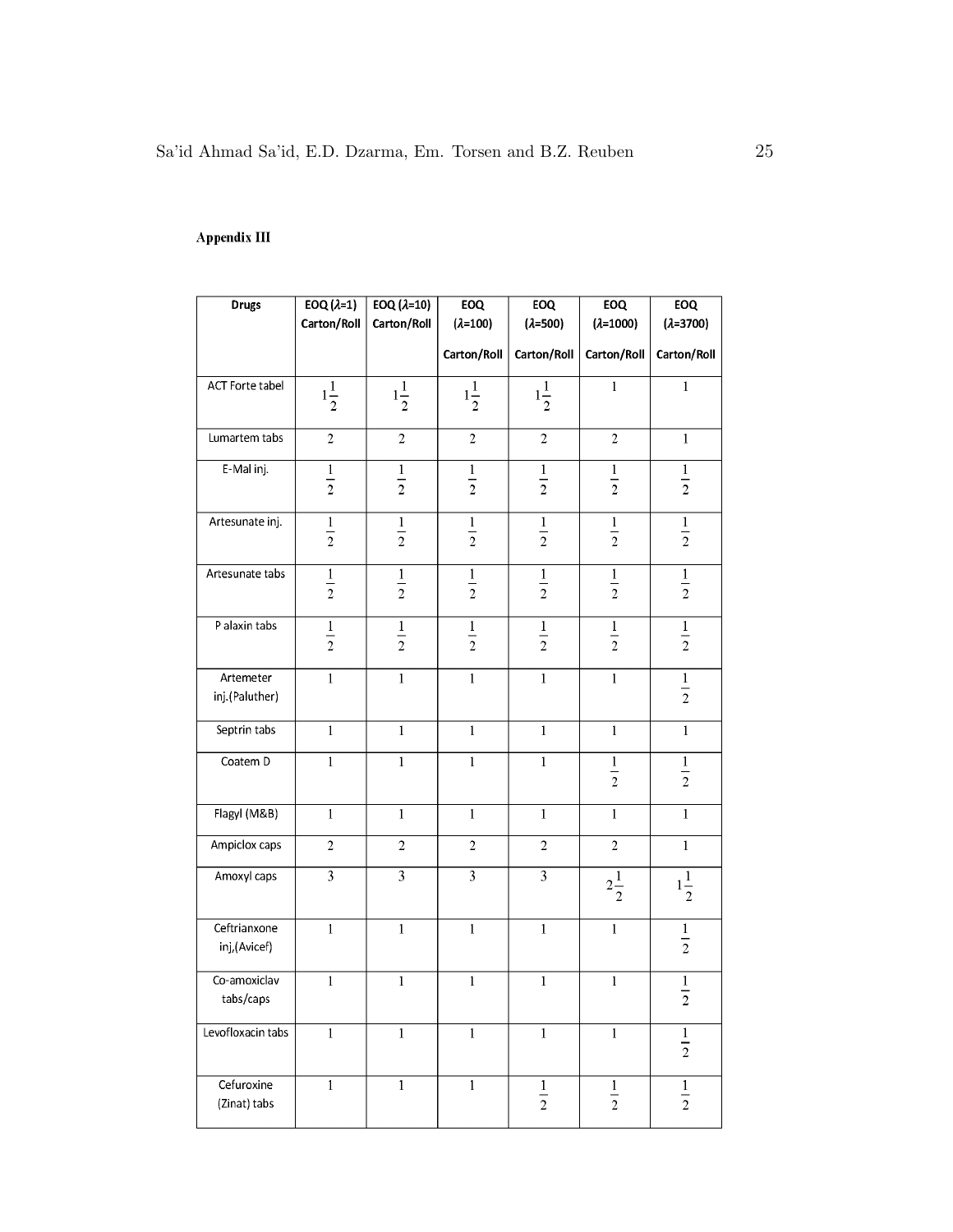| Ciprofloxacin<br>tabs | $\overline{2}$  | $\overline{c}$   | $\overline{c}$   | $\overline{c}$           | $1\frac{1}{2}$          | $\,1$                   |
|-----------------------|-----------------|------------------|------------------|--------------------------|-------------------------|-------------------------|
| Cefuroxine susp.      | $\sqrt{2}$      | $\boldsymbol{2}$ | $\boldsymbol{2}$ | $\mathbf 1$              | $\,1$                   | $\frac{1}{2}$           |
| Ofloxacin tabs        | $\mathbf{1}$    | $\mathbf{1}$     | $\mathbf 1$      | $\mathbf{1}$             | $\,1$                   | $\frac{1}{2}$           |
| Augmentin susp.       | $\sqrt{2}$      | $\overline{c}$   | $1\frac{1}{2}$   | $\mathbf 1$              | $\,1$                   | $\frac{1}{2}$           |
| Septrin syr           | $3\frac{1}{2}$  | $\overline{3}$   | $2\frac{1}{2}$   | $1\frac{1}{2}$           | $\,1$                   | $\overline{\mathbf{1}}$ |
| Fluconazole tabs      | $1\frac{1}{2}$  | $1\frac{1}{2}$   | $1\frac{1}{2}$   | $\frac{1}{1\frac{1}{2}}$ | $\mathbf 1$             | $\,1$                   |
| Fulcin tabs           | $1\frac{1}{2}$  | $1\frac{1}{2}$   | $1\frac{1}{2}$   | $1\frac{1}{2}$           | $\mathbf 1$             | $\,1$                   |
| Ketocanazole<br>tabs  | $\overline{1}$  | $\mathbf{1}$     | $\mathbf{1}$     | $\mathbf{1}$             | $\mathbf 1$             | $\frac{1}{2}$           |
| Flagentyl tabs        | $1\frac{1}{2}$  | $1\frac{1}{2}$   | $1\frac{1}{2}$   | $1\frac{1}{2}$           | $\mathbf{1}$            | $\overline{1}$          |
| Aibendazole           | $1\frac{1}{2}$  | $1\frac{1}{2}$   | $1\frac{1}{2}$   | $1\frac{1}{2}$           | $\,1$                   | $\overline{\mathbf{1}}$ |
| Nystatin<br>pessaries | $\mathbf{1}$    | $\mathbf 1$      | $\mathbf 1$      | $\frac{1}{2}$            | $\frac{1}{2}$           | $\frac{1}{2}$           |
| Miconazole<br>cream   | $\mathbf{1}$    | $\mathbf{1}$     | $\mathbf{1}$     | $\mathbf{1}$             | $\frac{1}{2}$           | $\frac{1}{2}$           |
| Paracetamol inj.      | $\overline{3}$  | $\overline{3}$   | $\overline{3}$   | $\overline{3}$           | $\,2\,$                 | $1\frac{1}{2}$          |
| Paracetamol syr.      | 5               | $\overline{5}$   | $3\frac{1}{2}$   | $\sqrt{2}$               | $\overline{c}$          | $\,1$                   |
| Paracetamol tabs      | $\overline{15}$ | $\overline{15}$  | $\overline{15}$  | $\overline{13}$          | $11\frac{1}{2}$         | $\overline{8}$          |
| Ampiclox susp.        | $\overline{1}$  | $\mathbf{1}$     | $\mathbf 1$      | $\overline{1}$           | $\mathbf 1$             | $\frac{1}{2}$           |
| Ibuprofen<br>(buprol) | $\overline{2}$  | $\overline{2}$   | $\overline{2}$   | $\overline{2}$           | $\overline{\mathbf{2}}$ | $\mathbf 1$             |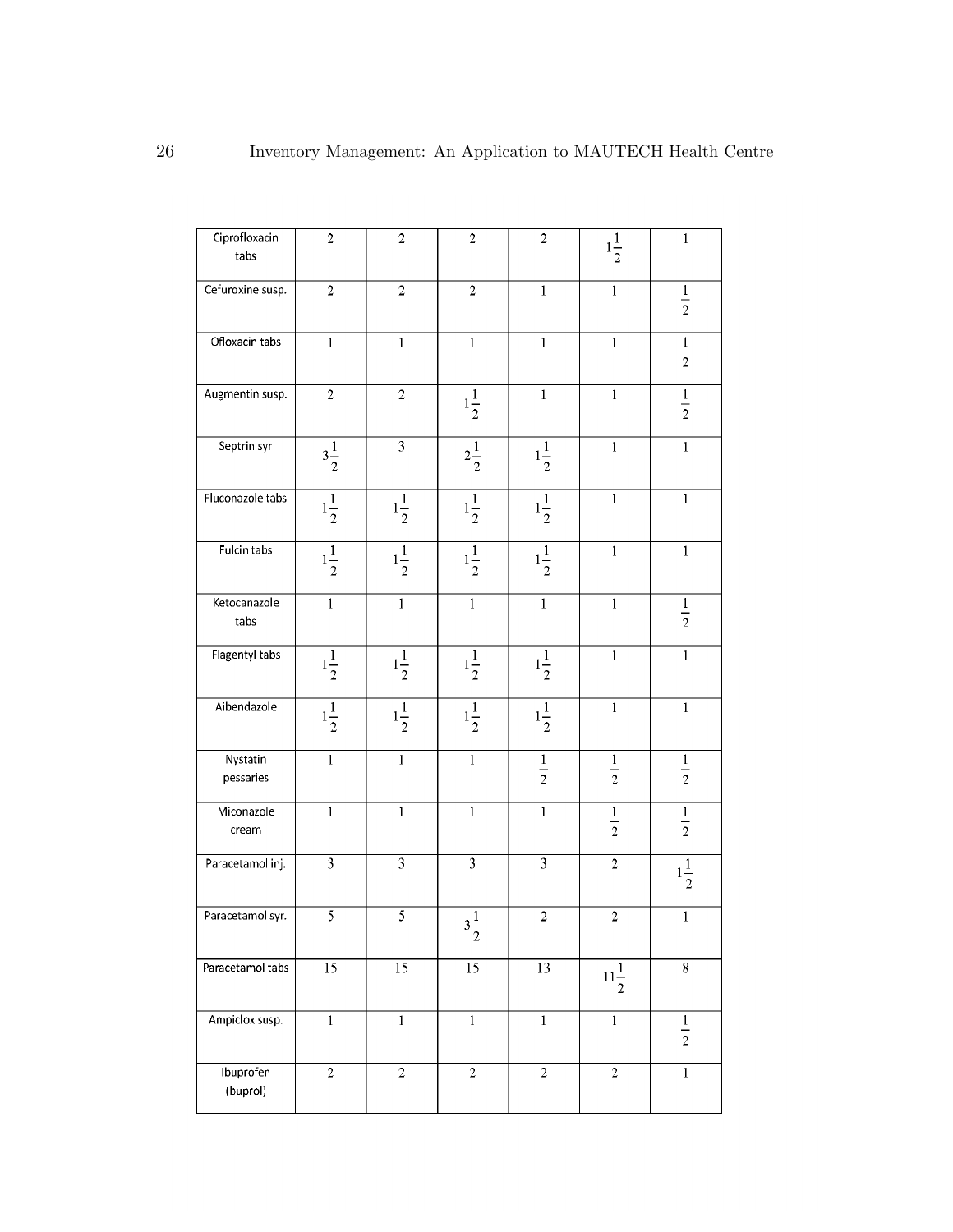| Felxicam               | $1\frac{1}{2}$   | $1\frac{1}{2}$          | $1\frac{1}{2}$  | $\mathbf{1}$    | $\mathbf{1}$       | $\,1$                   |
|------------------------|------------------|-------------------------|-----------------|-----------------|--------------------|-------------------------|
| Tramadol<br>(Tradyl)   | $\sqrt{2}$       | $\,2\,$                 | $\sqrt{2}$      | $\sqrt{2}$      | $\sqrt{2}$         | $\mathbf{1}$            |
| Tramadol inj.          | $\overline{3}$   | $\overline{\mathbf{3}}$ | 3               | $\overline{3}$  | $\overline{3}$     | $\overline{c}$          |
| Pentazocine inj.       | $\mathbf{1}$     | $\mathbf 1$             | $\,1$           | $\mathbf{1}$    | $\mathbf{1}$       | $\frac{1}{2}$           |
| Diclofenac<br>potasium | $1\frac{1}{2}$   | $1\frac{1}{2}$          | $1\frac{1}{2}$  | $\mathbf{1}$    | $\mathbf{1}$       | $\mathbf{1}$            |
| Erethromycin<br>syr.   | $\overline{3}$   | $2\frac{1}{2}$          | $\sqrt{2}$      | $\mathbf{1}$    | $\mathbf 1$        | $\frac{1}{2}$           |
| Cipta tabs.            | $\mathbf 1$      | $\mathbf 1$             | $\,1\,$         | $\mathbf{1}$    | $\mathbf{1}$       | $\frac{1}{2}$           |
| Lisinopril tabs        | 3                | $\overline{\mathbf{3}}$ | $2\frac{1}{2}$  | $\sqrt{2}$      | $\overline{2}$     | $\overline{1}$          |
| Gastrokit tabs         | $\overline{4}$   | $\overline{4}$          | $\overline{4}$  | $\overline{3}$  | $\overline{3}$     | $\overline{2}$          |
| Loratidine tabs        | $1\frac{1}{2}$   | $1\frac{1}{2}$          | $1\frac{1}{2}$  | $\mathbf 1$     | $\,1\,$            | $\,1$                   |
| Diclofenac inj.        | $\frac{1}{2}$    | $\frac{1}{2}$           | $\frac{1}{2}$   | $\frac{1}{2}$   | $\frac{1}{2}$      | $\frac{1}{2}$           |
| Moduretic              | $\overline{15}$  | $\overline{15}$         | 15              | 13              | $11\frac{1}{2}$    | $\overline{\mathbf{8}}$ |
| Amlodipine tabs        | $\overline{15}$  | $\overline{15}$         | $\overline{15}$ | $\overline{13}$ | $11\frac{1}{2}$    | $\overline{8}$          |
| Vasoprin tabs          | $\overline{15}$  | $\overline{15}$         | $\overline{15}$ | 13              | $11\frac{1}{2}$    | $\overline{\bf 8}$      |
| Rapiflox eye/ear       | $\boldsymbol{2}$ | $\overline{c}$          | $\sqrt{2}$      | $\sqrt{2}$      | $\sqrt{2}$         | $\,1$                   |
| Glibenclamide          | $\overline{15}$  | $\overline{15}$         | $\overline{15}$ | $\overline{13}$ | $\overline{11}$    | $\overline{\mathbf{8}}$ |
| Metfomin               | $1\frac{1}{2}$   | $1\frac{1}{2}$          | $1\frac{1}{2}$  | $\mathbf 1$     | $\,1$              | $\,1$                   |
| Jawasil-200mls         | $\overline{1}$   | $\mathbf{1}$            | $\mathbf{1}$    | $\mathbf{1}$    | $\mathbf 1$        | $\,1$                   |
| Danacid tabs           | $\overline{11}$  | $11\,$                  | $10\frac{1}{2}$ | $\overline{9}$  | $\overline{\bf 8}$ | $5\frac{1}{2}$          |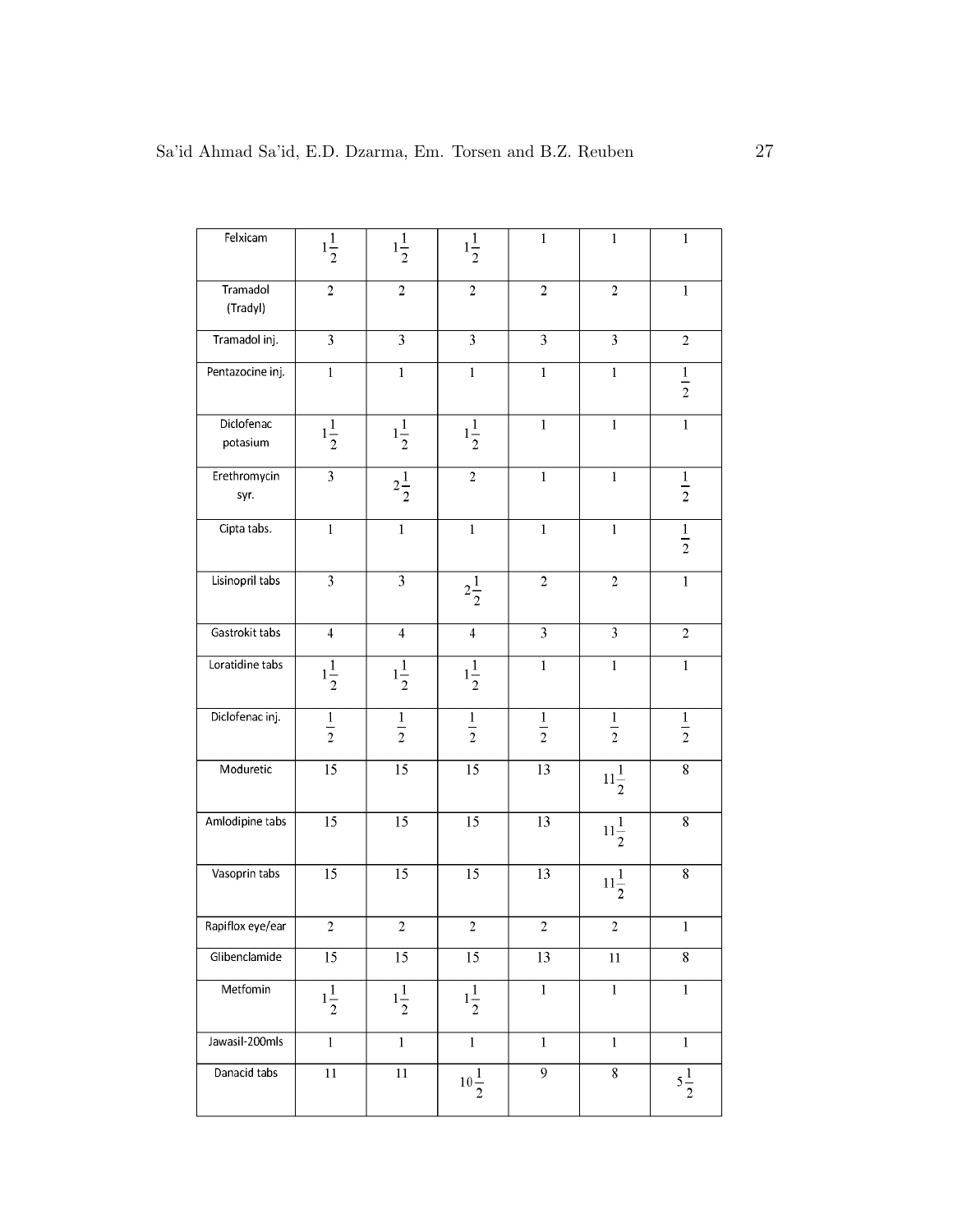| Cimeticidine tabs          | $\overline{3}$          | $\overline{3}$          | $2\frac{1}{2}$ | $1\frac{1}{2}$    | $\mathbf 1$    | $\frac{1}{2}$           |
|----------------------------|-------------------------|-------------------------|----------------|-------------------|----------------|-------------------------|
| Micozol plus               | $1\frac{1}{2}$          | $1\frac{1}{2}$          | $\mathbf{1}$   | $\mathbf{1}$      | $\frac{1}{2}$  | $\frac{1}{2}$           |
| Marcrich tonic             | $1\frac{1}{2}$          | $1\frac{1}{2}$          | $\mathbf{1}$   | $\mathbf{1}$      | $\frac{1}{2}$  | $\frac{1}{2}$           |
| Omeprazole caps            | $1\frac{1}{2}$          | $\mathbf 1$             | $\mathbf{1}$   | $\mathbf{1}$      | $\frac{1}{2}$  | $\frac{1}{2}$           |
| Erythromycin<br>tabs       | $\overline{3}$          | $\overline{\mathbf{3}}$ | $\overline{3}$ | $\overline{3}$    | $2\frac{1}{2}$ | $\overline{2}$          |
| Cough syr.                 | $\overline{5}$          | $\overline{5}$          | $\overline{4}$ | $\overline{2}$    | $\mathbf 2$    | $\,1$                   |
| Panadol cold &<br>catarrh. | 8                       | $\,$ 8 $\,$             | 8              | $\overline{\tau}$ | $\sqrt{6}$     | $\overline{\mathbf{4}}$ |
| <b>Tegretol CR</b>         | $\mathbf{1}$            | $\,1\,$                 | $\mathbf 1$    | $\mathbf{1}$      | $\mathbf{1}$   | $\frac{1}{2}$           |
| Spersallerge               | $\sqrt{2}$              | $\overline{2}$          | $\overline{2}$ | $\mathbf{1}$      | $\mathbf{1}$   | $\frac{1}{2}$           |
| Amoxicillin syr.           | $3\frac{1}{2}$          | $\overline{3}$          | $\overline{3}$ | $1\frac{1}{2}$    | $\,1$          | $\overline{1}$          |
| Rabeprazole tabs           | $\overline{3}$          | $\overline{3}$          | $\overline{c}$ | $\mathbf{1}$      | $\mathbf 1$    | $\frac{1}{2}$           |
| Prednesolone<br>tabs       | $1\frac{1}{2}$          | $1\frac{1}{2}$          | $1\frac{1}{2}$ | $\mathbf{1}$      | $\mathbf{1}$   | $\mathbf 1$             |
| Celebrex tabs              | $\mathbf{1}$            | $\mathbf{1}$            | $\mathbf{1}$   | $\mathbf{1}$      | $\mathbf{1}$   | $\frac{1}{2}$           |
| Promethazine<br>inj.       | $1\frac{1}{2}$          | $1\frac{1}{2}$          | $1\frac{1}{2}$ | $\mathbf{1}$      | $\mathbf{1}$   | $\,1$                   |
| 5% dextrose<br>saline      | $\overline{\mathbf{4}}$ | $\overline{4}$          | $3\frac{1}{2}$ | $\overline{3}$    | $\overline{3}$ | $\overline{2}$          |
| Giving set                 | $\frac{1}{2}$           | $\frac{1}{2}$           | $\frac{1}{2}$  | $\frac{1}{2}$     | $\frac{1}{2}$  | $\frac{1}{2}$           |
| Syringe and<br>needle      | $1\frac{1}{2}$          | $1\frac{1}{2}$          | $1\frac{1}{2}$ | $\overline{1}$    | $\overline{1}$ | $\overline{1}$          |